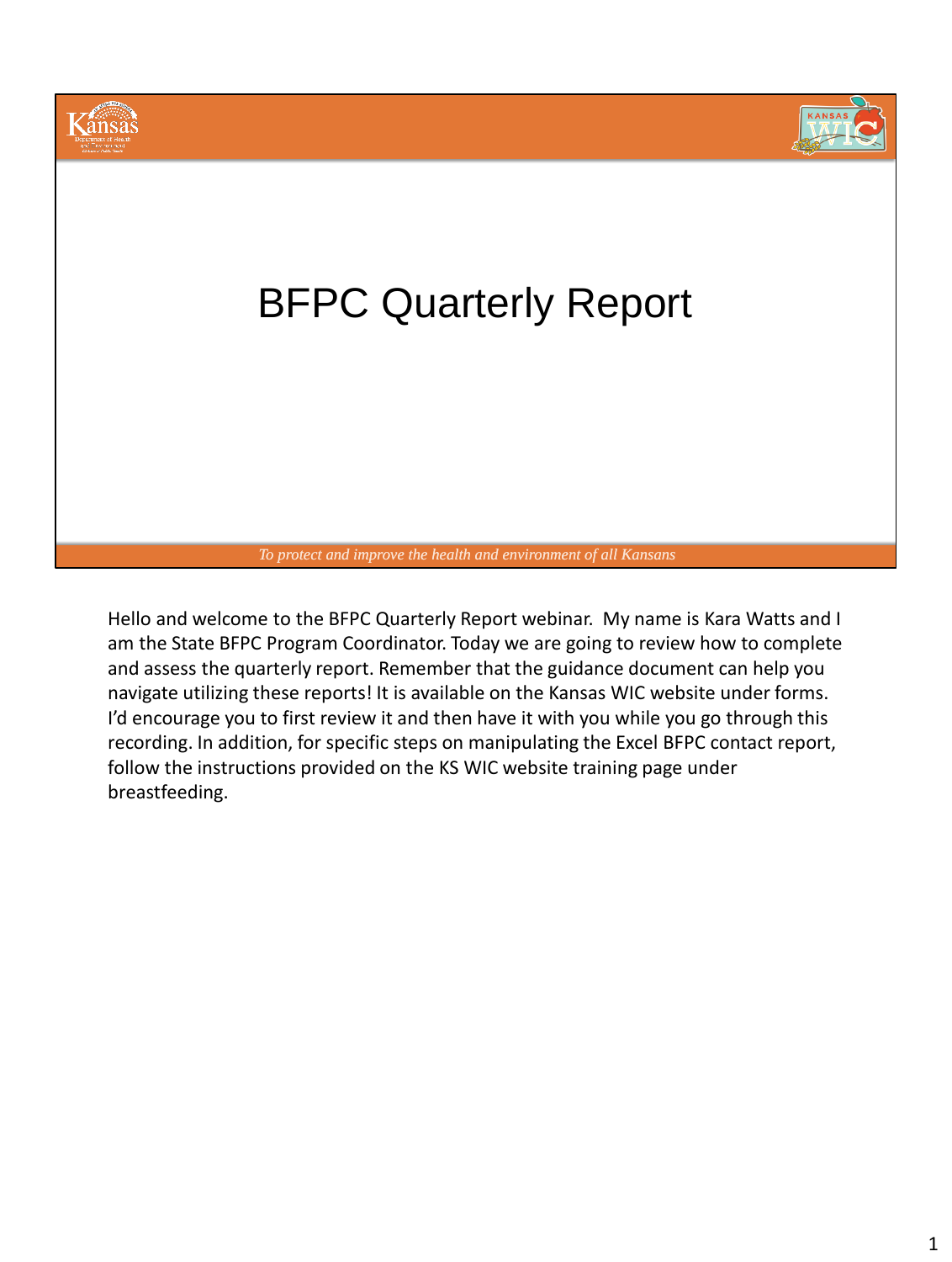|                                                                                                | <b>BFPC Documentation</b>                                                                                                                                        |                                                                                    |                                   | KANSA                                   |
|------------------------------------------------------------------------------------------------|------------------------------------------------------------------------------------------------------------------------------------------------------------------|------------------------------------------------------------------------------------|-----------------------------------|-----------------------------------------|
| <b>Group Members</b><br><b>Tuanna S Marmolejo</b><br>Hawi M Marmolejo<br>Hide Inactive Clients | <b>Tuanna S Marmolejo</b><br>11801153 Gender Female<br>DOB 01/05/1995, 24 Years<br><b>BFPC Summary &amp; Notices &amp;</b><br><b>Tuanna S</b><br><b>Tuanna S</b> | <b>WIC Active BF</b><br>Cert. Period 06/12/2018 to 06/30/2019<br><b>Priority 1</b> |                                   | <b>BFPC</b><br>Delivery Date 06/05/2018 |
| Add New Group Member<br><b>Ouick Links for</b><br><b>Tuanna S Marmolejo</b>                    | <b>Topics</b><br><b>BFPC Summary:</b> Contact<br><b>Currently Viewing: Contacts</b>                                                                              |                                                                                    |                                   |                                         |
| Demographics<br>Flowsheet                                                                      | <b>Current Contact</b>                                                                                                                                           |                                                                                    | <b>Breastfeeding Information</b>  |                                         |
| <b>Notices</b>                                                                                 | Referral Date 08/01/2018                                                                                                                                         |                                                                                    |                                   | Fully Breastfeeding: @ Yes @ No         |
| <b>Notes</b>                                                                                   | $\frac{1}{15}$<br>Contact Date 02/14/2019                                                                                                                        |                                                                                    |                                   | Date Breastfeeding Stopped 00/00/0000   |
| <b>WIC Certification</b>                                                                       | Contact Method                                                                                                                                                   |                                                                                    |                                   |                                         |
| Mid-Certification                                                                              |                                                                                                                                                                  |                                                                                    |                                   | Date Formula/Milk Introduced 00/00/0000 |
| <b>Dual Participation</b>                                                                      | Contact Successful: <a> Yes<br/> <math display="inline">\bullet</math> No</a>                                                                                    |                                                                                    | Reason Formula Introduced         |                                         |
| <b>Anthro Measures</b><br><b>Blood Measures</b>                                                | Type of Contact: © Initial © Follow Up                                                                                                                           |                                                                                    |                                   | Date Breastpump Issued 00/00/0000       |
| <b>Health Interview</b><br><b>Risk Factors</b>                                                 | <b>Next Contact</b>                                                                                                                                              |                                                                                    | Type of Breastpump Issued         |                                         |
| <b>Nutrition Education</b>                                                                     | $\frac{1}{15}$<br>Next Contact Date 00/00/0000                                                                                                                   |                                                                                    | <b>Caseload Management</b>        |                                         |
| <b>Nutrition Education-RD</b><br><b>Referrals</b>                                              | Immediate Attention                                                                                                                                              |                                                                                    | Remove from BFPC Program Caseload |                                         |
| Change Category                                                                                |                                                                                                                                                                  |                                                                                    |                                   |                                         |
|                                                                                                |                                                                                                                                                                  |                                                                                    |                                   |                                         |

Documentation is your record of contacts you make with each mother. This helps you remember what you told the mother, the mother's concerns, and what worked and what did not. It also outlines her next steps, or plan, of support.

Documentation protects you from liability because it is a permanent record of the advice you gave. It's also a record of whom you have referred a mother to if she experiences problems.

The information entered into the BFPC Summary screen is what is pulled into the BFPC contacts report. Review the guidance document for an outline of how to document each contact. If in doubt, just do your best. The idea is to have everyone document as similarly as possible, but there are limitations to making that happen. The most important thing is to just make sure that you document each contact that you make.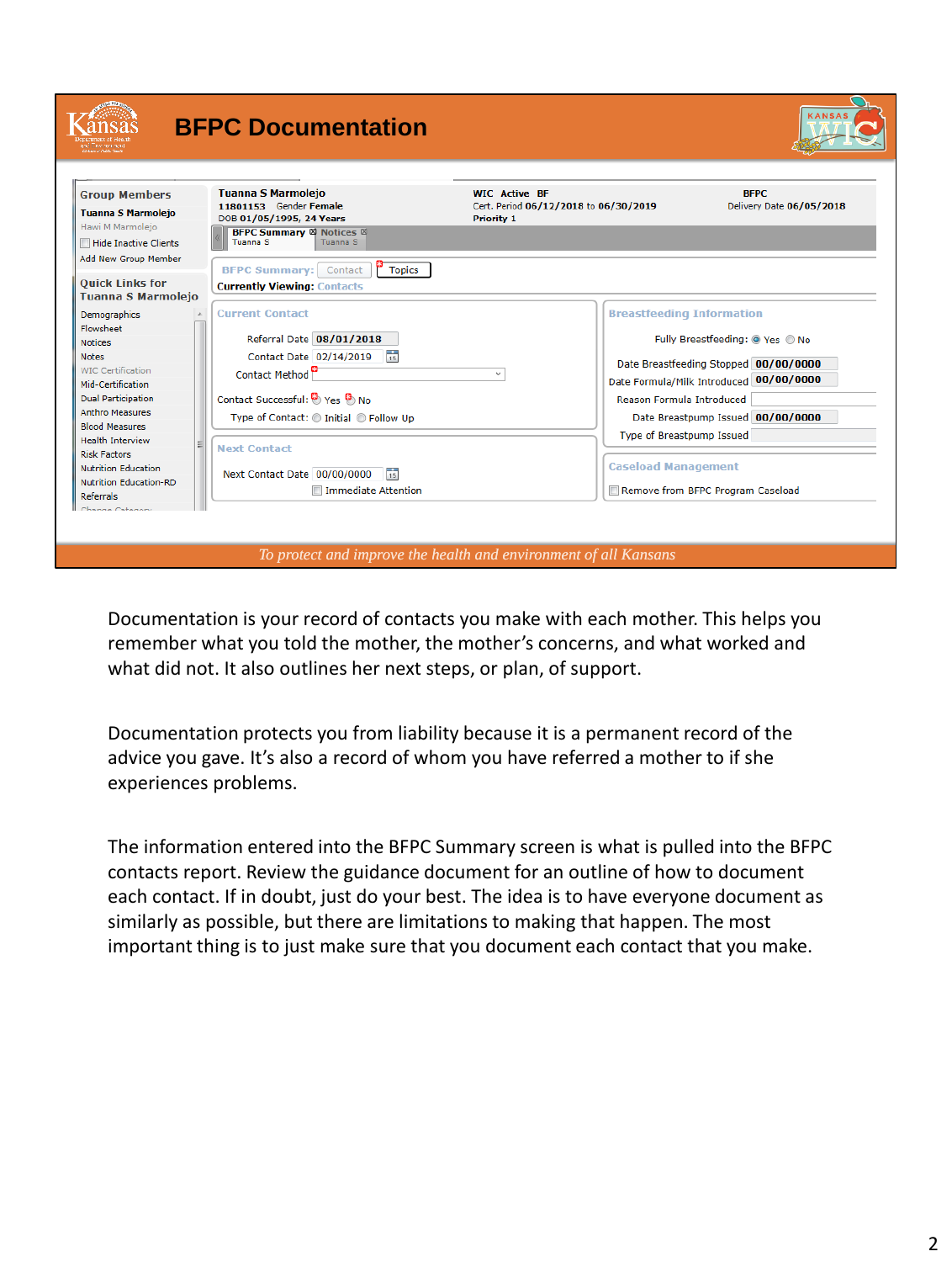

### **Quarterly Report**



|                                   |                 |                |                 |                 |                | <b>BFPC Quarterly Report</b> |                     |                |                  |                                       |               |                                   |                 |
|-----------------------------------|-----------------|----------------|-----------------|-----------------|----------------|------------------------------|---------------------|----------------|------------------|---------------------------------------|---------------|-----------------------------------|-----------------|
|                                   |                 |                |                 |                 |                |                              |                     |                |                  |                                       |               |                                   |                 |
| Agency/Clini BFPC Contacts Report |                 |                |                 |                 |                | #BFPC clients contacted:     |                     |                |                  |                                       |               | Quarter                           |                 |
| Date:                             |                 |                |                 |                 |                | PG & BF WIC Caseload:        |                     |                |                  | <b>Caseload Report</b>                |               | 3 <sup>rd</sup>                   | 4 <sup>th</sup> |
| <b>BFPC Name:</b>                 |                 |                |                 |                 |                | Avg weekly hours:            |                     |                |                  | Oct-Dec                               | Jan-March     | April-June                        | July-Sept       |
| <b>BFPC Supervisor:</b>           |                 |                |                 |                 | Clients/hour:  |                              |                     | #####          |                  | Due Jan 20                            |               | Due Apr 20 Due July 20 Due Oct 20 |                 |
| # Groups/Classes prepared for:    |                 |                |                 |                 |                | Contacts/hour:               |                     | #####          |                  |                                       |               |                                   |                 |
|                                   |                 |                |                 |                 |                |                              |                     |                |                  | ** 2nd quarter must include BFPC eval |               |                                   |                 |
|                                   |                 |                |                 |                 |                |                              | <b>Contact Type</b> |                |                  |                                       |               |                                   |                 |
| Category                          | Clinic<br>Visit | Email          | Social<br>Media | Group/<br>Class | Home<br>Visit  | Hospital<br>Visit            | Mail                | Other          | Phone<br>Attempt | Phone<br>Call                         | Text<br>1-way | Text<br>$2-way$                   | Total           |
| <b>Initial Pregnant</b>           |                 |                |                 |                 |                |                              |                     |                |                  |                                       |               |                                   |                 |
| Follow up Preg                    |                 |                |                 |                 |                |                              |                     |                |                  |                                       |               |                                   |                 |
| Initial BF/PP                     |                 |                |                 |                 |                |                              |                     |                |                  |                                       |               |                                   |                 |
| Follow up BF/PP                   |                 |                |                 |                 |                |                              |                     |                |                  |                                       |               |                                   | $\Omega$        |
| <b>Total Contacts</b>             | $\overline{0}$  | $\overline{0}$ | $\overline{0}$  | $\overline{0}$  | $\overline{0}$ | $\overline{0}$               | $\mathbf{0}$        | $\overline{0}$ |                  | <b>BFPC Contacts Report</b>           |               |                                   | $\Omega$        |

There are 3 key numbers displayed on the quarterly report, once it's all completed. You will need to pull two separate KWIC reports in order to find these data points. The BFPC contacts report will give us the total number of contacts, as well as the number of clients contacted. The Caseload report will give us the total number of pregnant and breastfeeding women currently enrolled in WIC.

*To protect and improve the health and environment of all Kansans*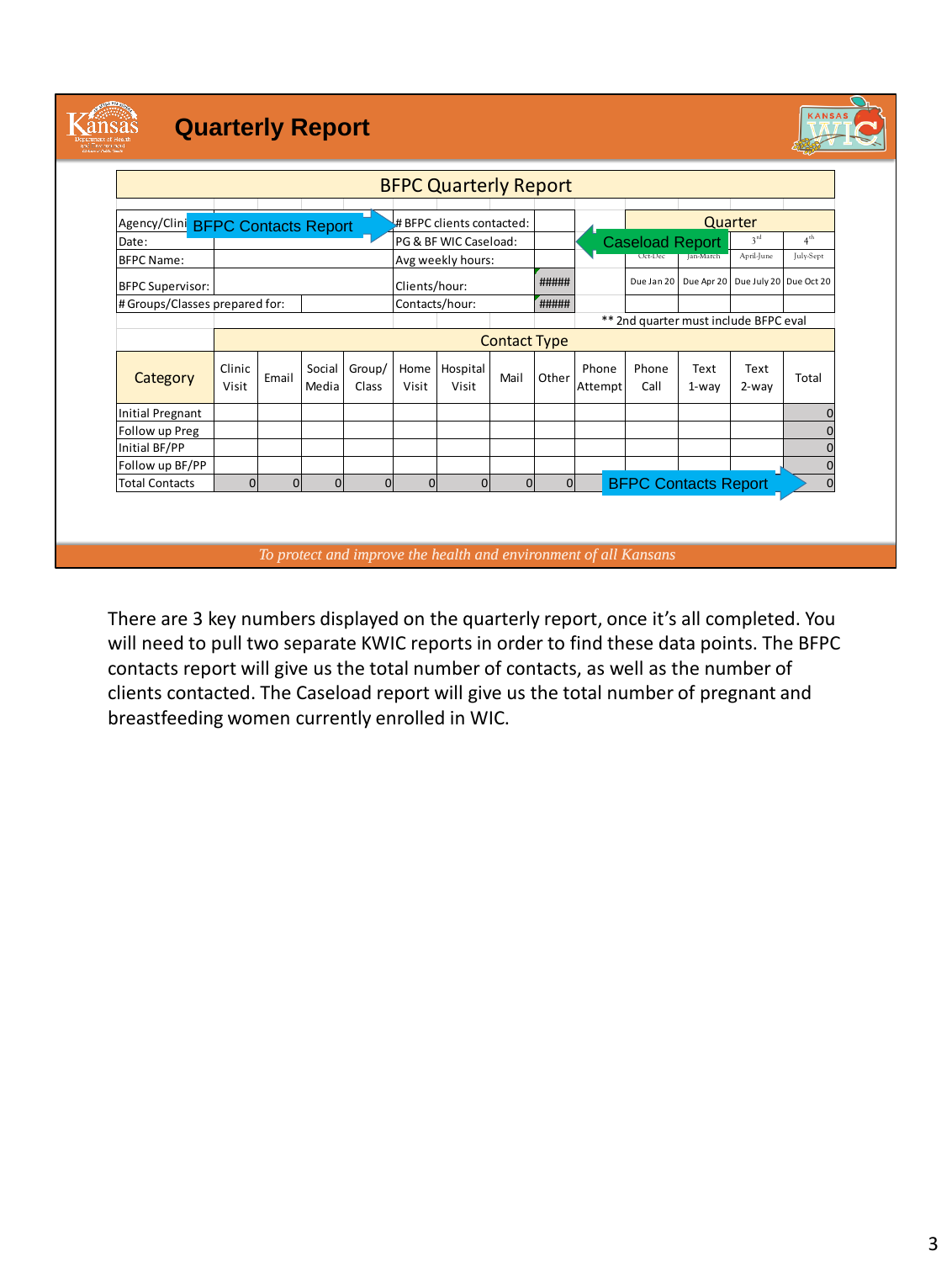| <b>Quarterly Report: PG &amp; BF WIC Caseload</b> |               |                                                                  |               |                    |               |                                            |               |                            |               |                          |               |                       | <b>KANSAS</b> |
|---------------------------------------------------|---------------|------------------------------------------------------------------|---------------|--------------------|---------------|--------------------------------------------|---------------|----------------------------|---------------|--------------------------|---------------|-----------------------|---------------|
|                                                   |               |                                                                  |               |                    |               |                                            |               |                            |               |                          |               |                       |               |
|                                                   |               |                                                                  |               |                    |               |                                            |               |                            |               |                          |               |                       |               |
|                                                   |               |                                                                  |               |                    |               | <b>Kansas WIC Program</b>                  |               |                            |               |                          |               |                       |               |
|                                                   |               |                                                                  |               |                    |               | <b>Caseload Management Report</b>          |               |                            |               |                          |               |                       |               |
|                                                   |               |                                                                  | Clinic:       |                    |               | For Sep 2018 as summarized on Oct 01, 2018 |               |                            |               |                          |               |                       |               |
|                                                   |               |                                                                  |               |                    |               |                                            |               |                            |               |                          |               |                       |               |
|                                                   |               |                                                                  |               | Participating      |               |                                            |               |                            |               | <b>Enrolled</b>          |               |                       |               |
|                                                   |               | <b>Received Benefits</b>                                         |               | <b>No Benefits</b> |               | Formula - Other Pgm                        |               | <b>Total Participating</b> |               | <b>Not Participating</b> |               | <b>Total Enrolled</b> |               |
|                                                   | <b>Number</b> | % of Total                                                       | <b>Number</b> | % of Total         | <b>Number</b> | % of Total                                 | <b>Number</b> | % of Total                 | <b>Number</b> | % of Total               | <b>Number</b> | % of Total            |               |
| <b>WOMEN</b><br>Pregnant                          | 49            | 9.3                                                              | $\Omega$      | 0.0                | $\mathbf{0}$  | 0.0                                        | 49            | 9.1                        | 13            | 9.6                      | 62            | 9.2                   |               |
| <b>Fully Breastfeeding</b>                        | 11            | 2.1                                                              | n             | 0.0                | $\mathbf{0}$  | 0.0                                        | 11            | 2.0                        | 12            | 8.8                      | 23            | 3.4                   |               |
| <b>Partially Breastfeeding</b>                    | 9             | 1.7                                                              |               | 9.1                | $\mathbf{0}$  | 0.0                                        | 10            | 1.9                        | $\mathbf{0}$  | 0.0                      | 10            | 1.5                   |               |
| Postpartum                                        | 48            | 9.1                                                              | n             | 0.0                | $\mathbf{0}$  | 0.0                                        | 48            | 8.9                        | 10            | 7.4                      | 58            | 8.6                   |               |
| <b>Total Women</b>                                | 117           | 22.1                                                             |               | 9.1                | $\mathbf{0}$  | 0.0                                        | 118           | 21.8                       | 35            | 25.7                     | 153           | 22.6                  |               |
| <b>INFANTS</b>                                    |               |                                                                  |               |                    |               |                                            |               |                            |               |                          |               |                       |               |
|                                                   |               | $62+23+10 = 95$ women actively enrolled in the WIC Program       |               |                    |               |                                            |               |                            |               |                          |               |                       |               |
|                                                   |               | To protect and improve the health and environment of all Kansans |               |                    |               |                                            |               |                            |               |                          |               |                       |               |

Find the number of PG & BF women on WIC by running the Caseload management report. Run the most recent month's report available. Make sure to look at the number enrolled, not the number participating, and add up the pregnant, fully breastfeeding, and partially breastfeeding women. This is the pool of potential WIC clients for a BFPC to contact. You can see in this example that there are 95 PG and BF women actively enrolled in the WIC program.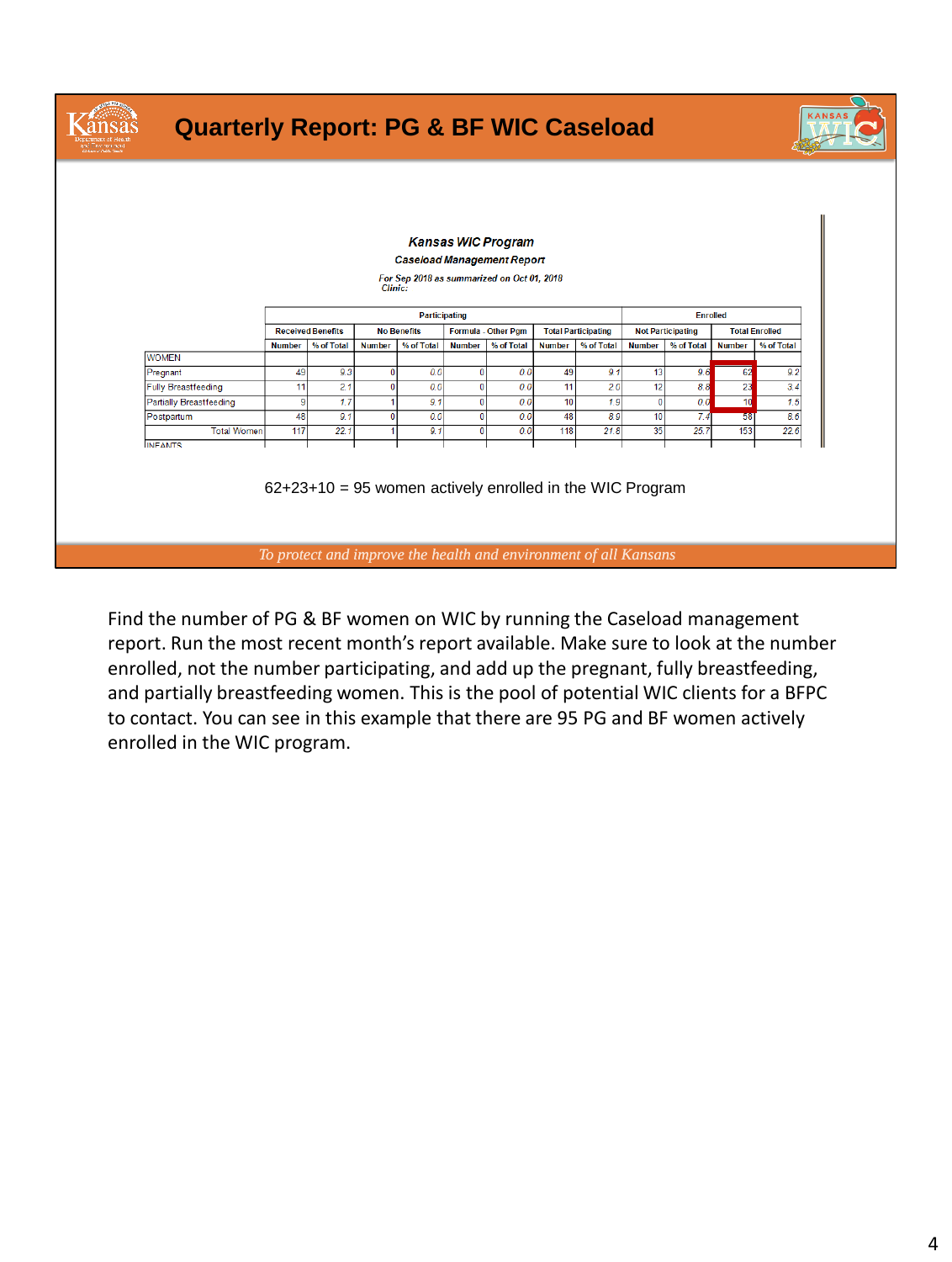

# **Quarterly Report**



|                                |                 |                |                 |                 |                | <b>BFPC Quarterly Report</b> |                     |                |                  |                        |               |                                              |                 |
|--------------------------------|-----------------|----------------|-----------------|-----------------|----------------|------------------------------|---------------------|----------------|------------------|------------------------|---------------|----------------------------------------------|-----------------|
| Agency/Clinic:                 |                 |                |                 |                 |                | #BFPC clients contacted:     |                     |                |                  |                        |               | Quarter                                      |                 |
| Date:                          |                 |                |                 |                 |                | PG & BF WIC Caseload:        |                     | 95             |                  | <b>Caseload Report</b> |               | 3 <sup>rd</sup>                              | 4 <sup>th</sup> |
| <b>BFPC Name:</b>              |                 |                |                 |                 |                | Avg weekly hours:            |                     |                |                  | Oct-Dec                | lan-March     | April-June                                   | July-Sept       |
| <b>BFPC Supervisor:</b>        |                 |                |                 |                 | Clients/hour:  |                              |                     | #####          |                  |                        |               | Due Jan 20 Due Apr 20 Due July 20 Due Oct 20 |                 |
| # Groups/Classes prepared for: |                 |                |                 |                 | Contacts/hour: |                              |                     | #####          |                  |                        |               |                                              |                 |
|                                |                 |                |                 |                 |                |                              |                     |                |                  |                        |               | ** 2nd quarter must include BFPC eval        |                 |
|                                |                 |                |                 |                 |                |                              | <b>Contact Type</b> |                |                  |                        |               |                                              |                 |
| Category                       | Clinic<br>Visit | Email          | Social<br>Media | Group/<br>Class | Home<br>Visit  | Hospital<br>Visit            | Mail                | Other          | Phone<br>Attempt | Phone<br>Call          | Text<br>1-way | Text<br>2-way                                | Total           |
| <b>Initial Pregnant</b>        |                 |                |                 |                 |                |                              |                     |                |                  |                        |               |                                              |                 |
| Follow up Preg                 |                 |                |                 |                 |                |                              |                     |                |                  |                        |               |                                              |                 |
| Initial BF/PP                  |                 |                |                 |                 |                |                              |                     |                |                  |                        |               |                                              |                 |
| Follow up BF/PP                |                 |                |                 |                 |                |                              |                     |                |                  |                        |               |                                              |                 |
| <b>Total Contacts</b>          | $\overline{0}$  | $\overline{0}$ | $\overline{0}$  | $\mathbf{0}$    | $\Omega$       | $\Omega$                     | $\mathbf{0}$        | $\overline{0}$ | $\mathbf{0}$     | $\overline{0}$         | $\Omega$      | 0                                            |                 |

*To protect and improve the health and environment of all Kansans*

This is where you put that information on the quarterly report.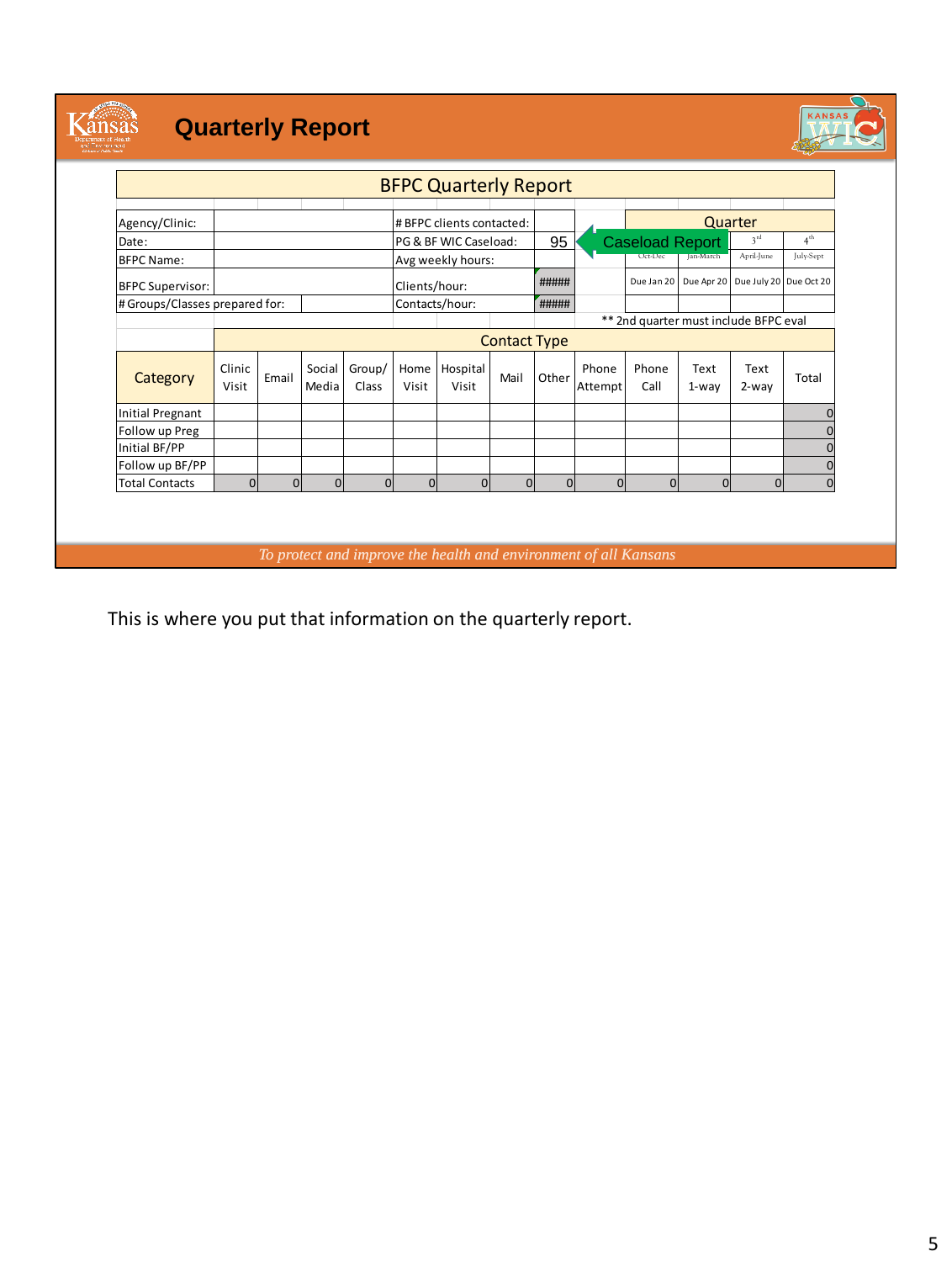| Environmen<br>sommer |                                                                                         | <b>KANSAS</b><br><b>Quarterly Report: # BFPC Clients Contacted</b>                                                                                                                                                                                                                                                                                                                                                                                                                                                                                                                                                                                                                                                                                                                                                                                                                             |
|----------------------|-----------------------------------------------------------------------------------------|------------------------------------------------------------------------------------------------------------------------------------------------------------------------------------------------------------------------------------------------------------------------------------------------------------------------------------------------------------------------------------------------------------------------------------------------------------------------------------------------------------------------------------------------------------------------------------------------------------------------------------------------------------------------------------------------------------------------------------------------------------------------------------------------------------------------------------------------------------------------------------------------|
| #2                   | #1<br><b>Remove Duplicates</b><br><b>全 Select All</b><br>Columns<br>⊽<br>ClientI<br>Com | <b>BFPC Contact Rep</b><br>Page Layout<br>Formulas<br>Review<br>Acrobat<br>View<br>Developer<br>Data<br><b>K</b> Clear<br><b>D</b> Connections<br>21<br>$\frac{\Lambda}{Z}$ $\frac{Z}{\Lambda}$<br>ø<br><b>S</b> » Reapply<br>Properties<br>Refresh<br>접<br>Existing<br>Sort<br>Filter<br>Text<br>Remove<br>ЕF<br>Data<br>Consi<br>Advanced<br>60 Edit Links<br>All =<br>Colum<br>Connections<br>alidation +<br><b>Duplicates</b><br>Sort & Filter<br>Data Tools<br>Connections<br> 2 <br>$\mathbf{x}$<br>To delete duplicate values, select one or more columns that contain duplicates.<br>My data has headers<br>■ Unselect All<br>$\mathbf{x}$<br>Microsoft Excel<br>#3<br>A<br>aseloadStartD1<br>8 duplicate values found and removed; 58 unique alues remain.<br>Case adEndDT<br>Immed teAttentionInd<br>OK<br>E<br>Contac Successful<br>actMethodCode<br>$\overline{\phantom{a}}$<br>OK |
|                      |                                                                                         | Cancel<br>To protect and improve the health and environment of all Kansans                                                                                                                                                                                                                                                                                                                                                                                                                                                                                                                                                                                                                                                                                                                                                                                                                     |

The second report you'll use is the BFPC Contact report, which is more complicated. Some smaller agencies may choose to keep a separate way of tracking contacts so that you don't have to manipulate an Excel spreadsheet. Or you could run the report and then manually count them. But if you have too many contacts for that, make sure to review the BFPC Quarterly report training on the Kansas WIC website training page under Breastfeeding for step by step instructions on how to manipulate the report.

One key part to remember, which is reviewed in the step by step instructions, is that in order to find the total number of women contacted, once you save the Excel doc, remove duplicates IDs so each mom is only counted once. In this example, 58 unique values (in other words, individual clients), remain.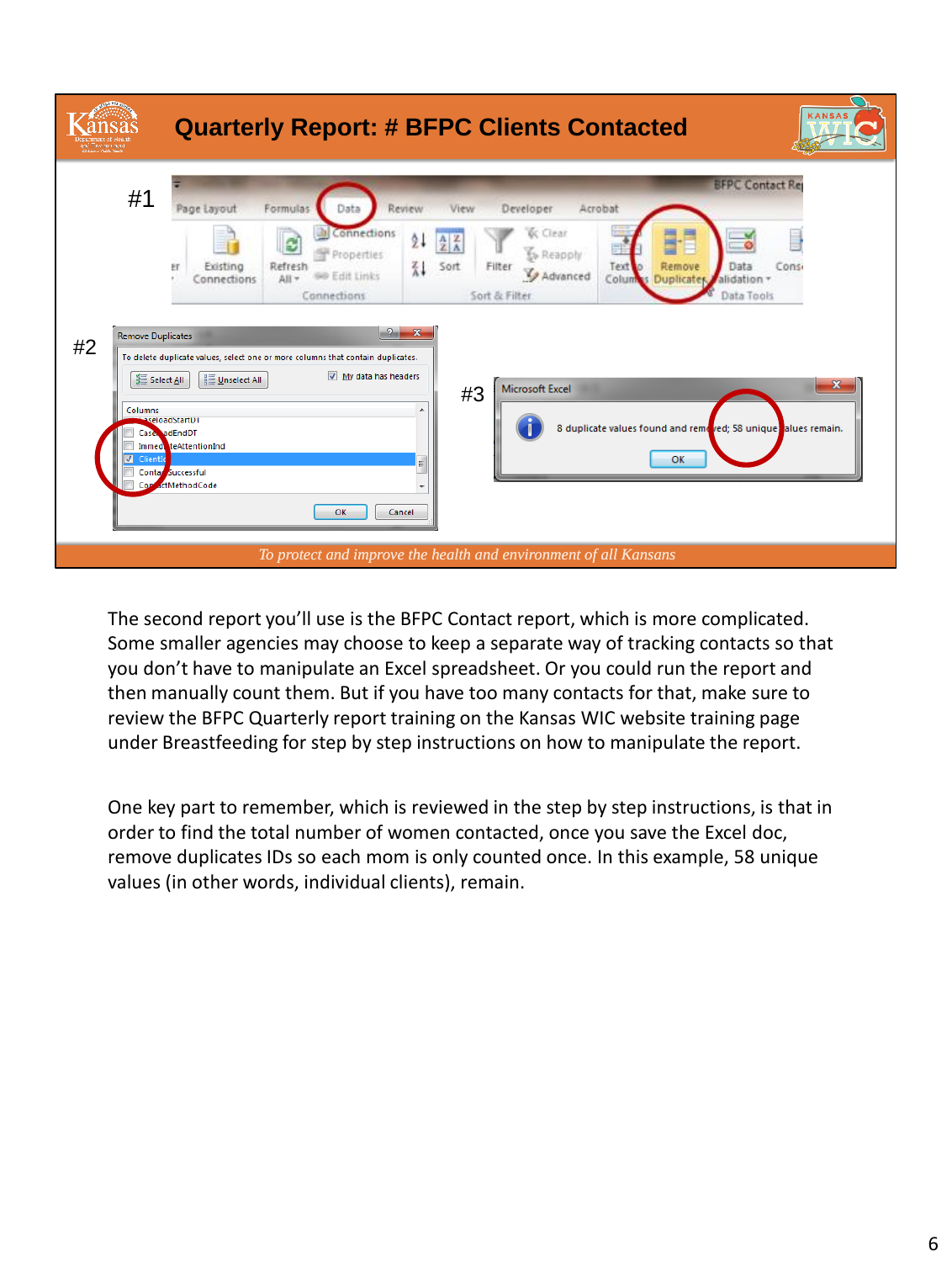

### **Quarterly Report**



|                                   |                 |                |                 |                 |                | <b>BFPC Quarterly Report</b> |                     |                |                  |                                       |                  |                                   |                 |
|-----------------------------------|-----------------|----------------|-----------------|-----------------|----------------|------------------------------|---------------------|----------------|------------------|---------------------------------------|------------------|-----------------------------------|-----------------|
|                                   |                 |                |                 |                 |                |                              |                     |                |                  |                                       |                  |                                   |                 |
| Agency/Clini BFPC Contacts Report |                 |                |                 |                 |                | #BFPC clients contacted:     |                     | 58             |                  |                                       |                  | Quarter                           |                 |
| Date:                             |                 |                |                 |                 |                | PG & BF WIC Caseload:        |                     |                |                  | 1 <sup>st</sup>                       | 2 <sub>nd</sub>  | 3 <sup>rd</sup>                   | 4 <sup>th</sup> |
| <b>BFPC Name:</b>                 |                 |                |                 |                 |                | Avg weekly hours:            |                     |                |                  | Oct-Dec                               | <b>Jan-March</b> | April-June                        | July-Sept       |
| <b>BFPC Supervisor:</b>           |                 |                |                 |                 | Clients/hour:  |                              |                     | #####          |                  | Due Jan 20                            |                  | Due Apr 20 Due July 20 Due Oct 20 |                 |
| # Groups/Classes prepared for:    |                 |                |                 |                 | Contacts/hour: |                              |                     | #####          |                  |                                       |                  |                                   |                 |
|                                   |                 |                |                 |                 |                |                              |                     |                |                  | ** 2nd quarter must include BFPC eval |                  |                                   |                 |
|                                   |                 |                |                 |                 |                |                              | <b>Contact Type</b> |                |                  |                                       |                  |                                   |                 |
| Category                          | Clinic<br>Visit | Email          | Social<br>Media | Group/<br>Class | Home<br>Visit  | Hospital<br>Visit            | Mail                | Other          | Phone<br>Attempt | Phone<br>Call                         | Text<br>$1$ -way | Text<br>$2-way$                   | Total           |
| Initial Pregnant                  |                 |                |                 |                 |                |                              |                     |                |                  |                                       |                  |                                   |                 |
| Follow up Preg                    |                 |                |                 |                 |                |                              |                     |                |                  |                                       |                  |                                   |                 |
| Initial BF/PP                     |                 |                |                 |                 |                |                              |                     |                |                  |                                       |                  |                                   |                 |
| Follow up BF/PP                   |                 |                |                 |                 |                |                              |                     |                |                  |                                       |                  |                                   | $\Omega$        |
| <b>Total Contacts</b>             | $\overline{0}$  | $\overline{0}$ | $\Omega$        | $\Omega$        | $\overline{0}$ | $\Omega$                     | $\overline{0}$      | $\overline{0}$ | $\Omega$         | $\overline{0}$                        | $\overline{0}$   | $\Omega$                          | $\Omega$        |

*To protect and improve the health and environment of all Kansans*

The number of "unique values" (or unduplicated clients) goes on the quarterly report as the total number of clients that the BFPC contacted. This peer counselor talked with 58 individual moms during the quarter. Manipulate the report to determine the number of each type of contacts for the different categories of women to see the total number of contacts made for the quarter, seen here as the bottom section. Again, follow the instructions on the BFPC quarterly report training on the Kansas WIC website training page under breastfeeding.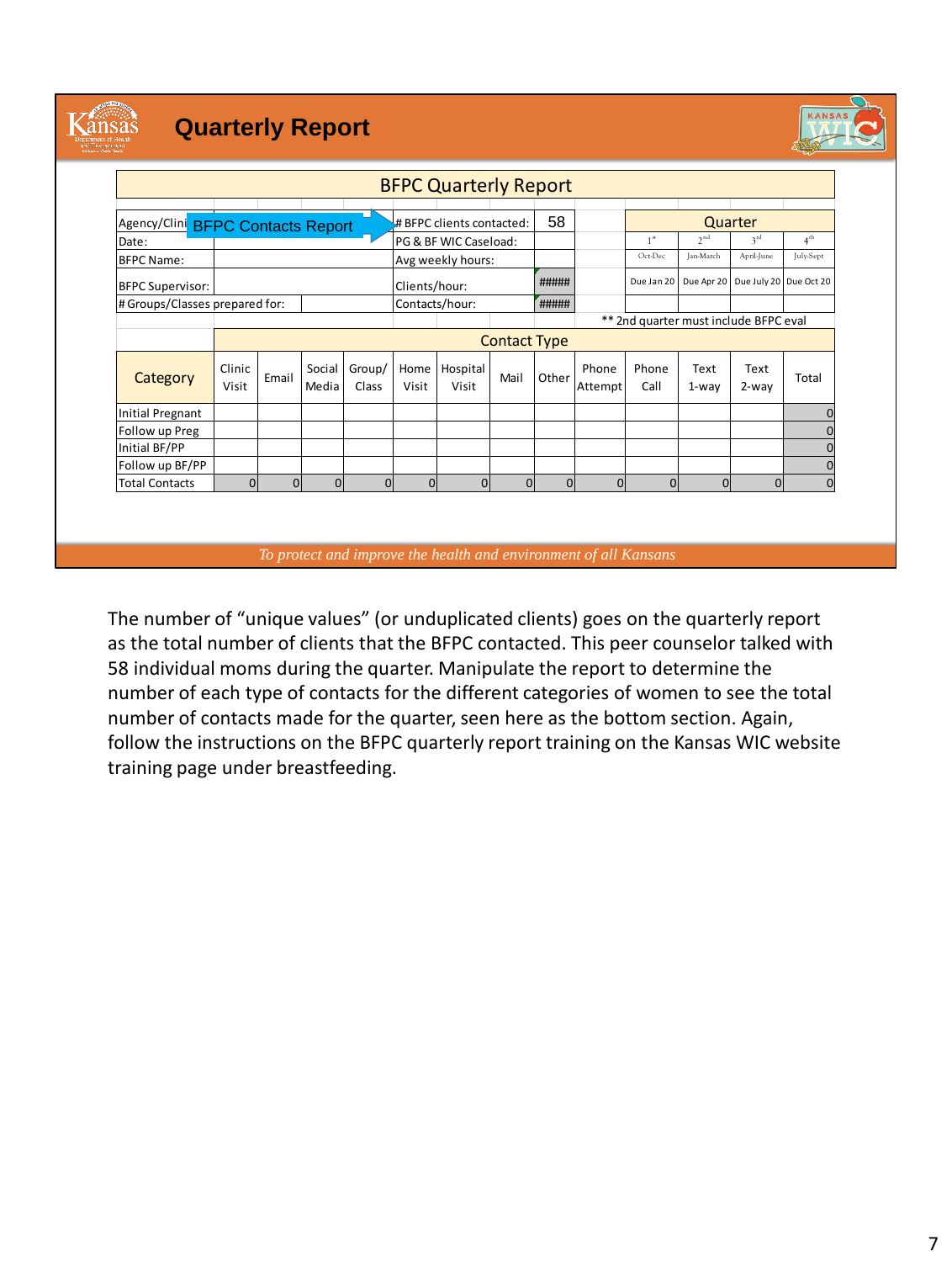|                                |          |          |          |          |                | # BFPC clients contacted vs PG & BF WIC Caseload |                     |          |          |                 |                                              |                 |                 |
|--------------------------------|----------|----------|----------|----------|----------------|--------------------------------------------------|---------------------|----------|----------|-----------------|----------------------------------------------|-----------------|-----------------|
|                                |          |          |          |          |                | &                                                |                     |          |          |                 |                                              |                 |                 |
|                                |          |          |          |          |                | # BFPC clients contacted vs total # contacts     |                     |          |          |                 |                                              |                 |                 |
|                                |          |          |          |          |                |                                                  |                     |          |          |                 |                                              |                 |                 |
|                                |          |          |          |          |                | <b>BFPC Quarterly Report</b>                     |                     |          |          |                 |                                              |                 |                 |
| Agency/Clinic:                 |          |          |          |          |                | # BFPC clients contacted:                        |                     | 3        |          |                 |                                              | Quarter         |                 |
| Date:                          |          |          |          |          |                | PG & BF WIC Caseload:                            |                     | 8        |          | 1 <sup>st</sup> | 2 <sub>nd</sub>                              | 3 <sup>rd</sup> | 4 <sup>th</sup> |
| <b>BFPC Name:</b>              |          |          |          |          |                | Avg weekly hours:                                |                     |          |          | Oct-Dec         | Jan-March                                    | April-June      | July-Sept       |
| <b>BFPC Supervisor:</b>        |          |          |          |          | Clients/hour:  |                                                  |                     | #####    |          |                 | Due Jan 20 Due Apr 20 Due July 20 Due Oct 20 |                 |                 |
| # Groups/Classes prepared for: |          |          |          |          | Contacts/hour: |                                                  |                     | #####    |          |                 |                                              |                 |                 |
|                                |          |          |          |          |                |                                                  |                     |          |          |                 | ** 2nd qual ter must include BFPC eval       |                 |                 |
|                                |          |          |          |          |                |                                                  | <b>Contact Type</b> |          |          |                 |                                              |                 |                 |
|                                | Clinic   |          | Social   | Group/   | Home           | Hospital                                         |                     |          | Phone    | Phone           | Te <sub>st</sub>                             | Text            |                 |
| Category                       | Visit    | Email    | Media    | Class    | Visit          | Visit                                            | Mail                | Other    | Attempt  | Call            | $1-way$                                      | $2$ -wav        | Total           |
| Initial Pregnant               | 1        |          |          |          |                |                                                  |                     |          |          |                 |                                              |                 |                 |
| Follow up Preg                 |          |          |          |          |                |                                                  |                     |          |          |                 |                                              |                 |                 |
| Initial BF/PP                  |          |          |          |          |                |                                                  |                     |          |          |                 |                                              |                 |                 |
| Follow up BF/PP                |          |          |          |          |                |                                                  |                     |          |          |                 |                                              | 3               |                 |
| <b>Ctal Contacts</b>           | $\Omega$ | $\Omega$ | $\Omega$ | $\Omega$ | $\Omega$       | $\Omega$                                         | $\Omega$            | $\Omega$ | $\Omega$ | $\Omega$        | $\Omega$                                     | $\Omega$        | 6<br>$\Omega$   |

Now that you've got the numbers entered into the report, and you have a better understanding of what the numbers represent, it's time to assess the information. There are two key items to look at.

In this example, the BFPC contacted 3 women, but there are 8 pregnant and breastfeeding women receiving WIC services at her agency who are eligible for her services. Aim for roughly 80%, as there will always be clients not interested in talking with a BFPC for one reason or another. So for this example, we would hope that she would have contacted 6 or 7 of them. If there is a large discrepancy, make sure to assess the referral process in your agency to ensure the BFPC is becoming aware of all potential clients. It may also simply be that the BFPC doesn't have enough hours to contact all of the women on WIC.

The other key thing to assess is the total number of contacts compared to the number of clients contacted. In this example the BFPC had 6 contacts, spread out between the 3 clients she contacted, which would average 2 contacts per client over a 3 month timespan. In general, most clients should be contacted at least monthly, so we would hope that the average number of contacts per client is closer to 3. We want the total number of contacts to be significantly higher than the number of clients contacted because more contacts with each client means more relationship building.

An easy way to help you remember how to compare the data is that the two numbers that are close together on the report should be similar. The two numbers that are far apart should be substantially different from each other.

In addition to those two key assessments, when assessing the report before submitting it to the state office, here are some other things to consider:

- Look at the # of hours spent on "other Activities." If the BFPC has difficulties contacting clients frequently, you may have to consider cutting back on BFPC time in the community – someone else at the HD can maybe help more with this. Community<br>engagement & partnership are important, but contacting clients & building those individual relationships peer counselor makes the most impact.
- Compare the # of quick vs long contacts. For example, mailing or texting 1-way may take 5 minutes whereas a clinic visit or class may take 30 minutes to an hour or more. If the BFPC has a lot of potentially long contacts, the total number of contacts would generally be lower than if she has a lot of likely quick contacts.
- Look at Initial vs follow up contacts. There should be more follow up than initials if not, this may be an indicator that we're not contacting an individual mom enough.
- Compare the # of hours to the caseload and expectations for frequency of contacts. This needs to be tailored for each individual clinic and clearly stated to peer counselor staff. Work with the state office staff if you are unsure what the expectations should be for your agency.
- Compare this QR to last time. Did the numbers increase or decrease significantly? If so, why? Perhaps the BFPC was gone for a while due to something like maternity leave or vacation. Anticipate the # of contacts to be lower.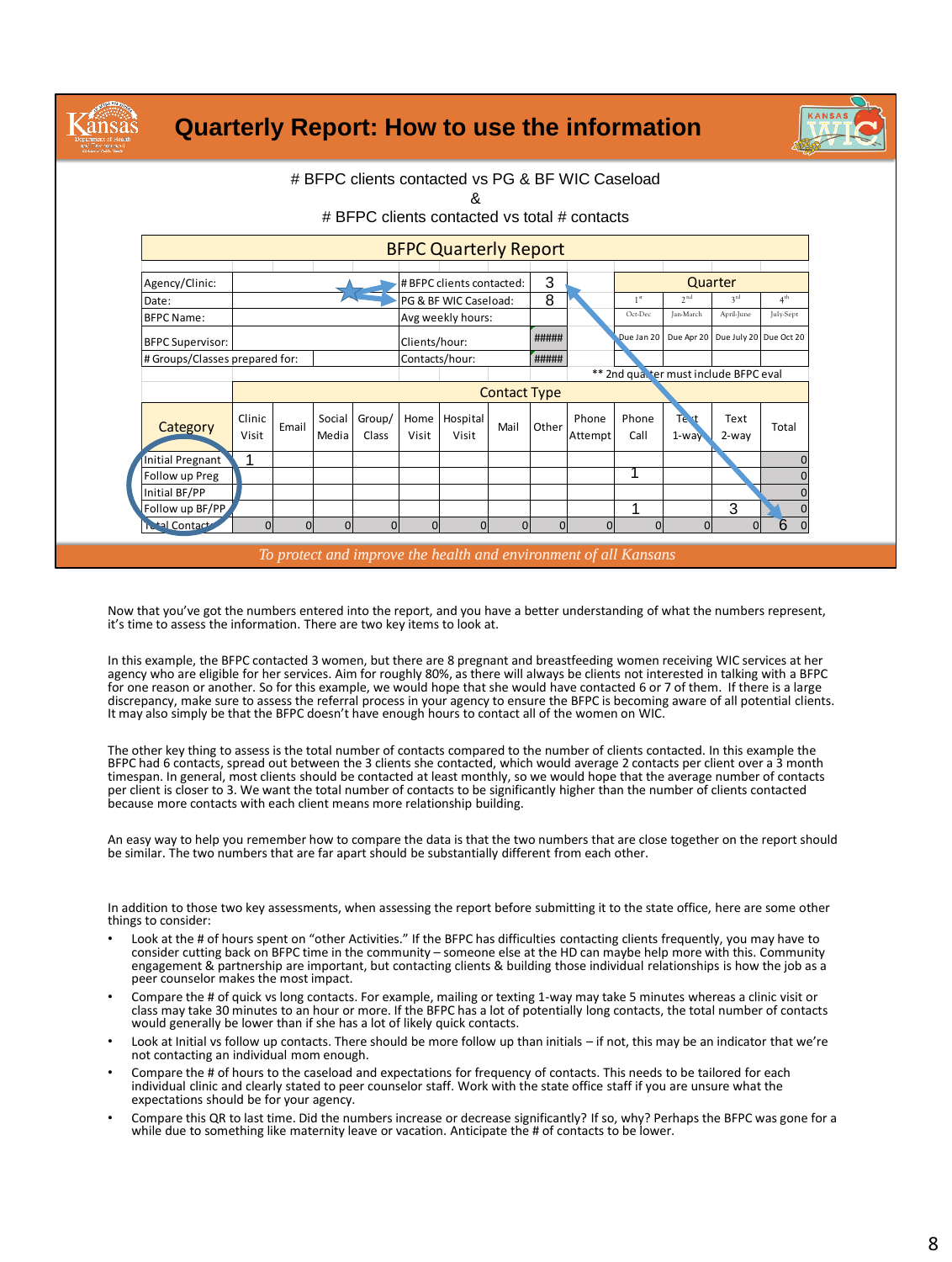#### Kansas **Quarterly Report State Agency use:** ❖ Guidance to agencies where BFPC struggles with frequency of contacts ❖ Support to agencies where referrals aren't occurring on a consistent basis ❖ Learn new ideas to share with other agencies ❖ Learn what activities are going on in communities across Kansas ❖ Learn if challenges with community partners Is there anything else ❖ Learn BFPC's aspirations or if has specific concerns. you would like to ❖ Assess where to allocate potential future available resources mention about your ❖ Report to FNS how awesome we're doing! BFPC services? **FNS use:** ❖ Tracks how we're utilizing our resources

❖ Justify future funding

*To protect and improve the health and environment of all Kansans*

The state agency uses these reports for (read from slide). It is especially helpful if agencies put information into the bottom section of the report, which asks if there is anything else to mention about services. Consider adding things such as future goals and plans, ideas for training, or how with relationships with external partners are going.